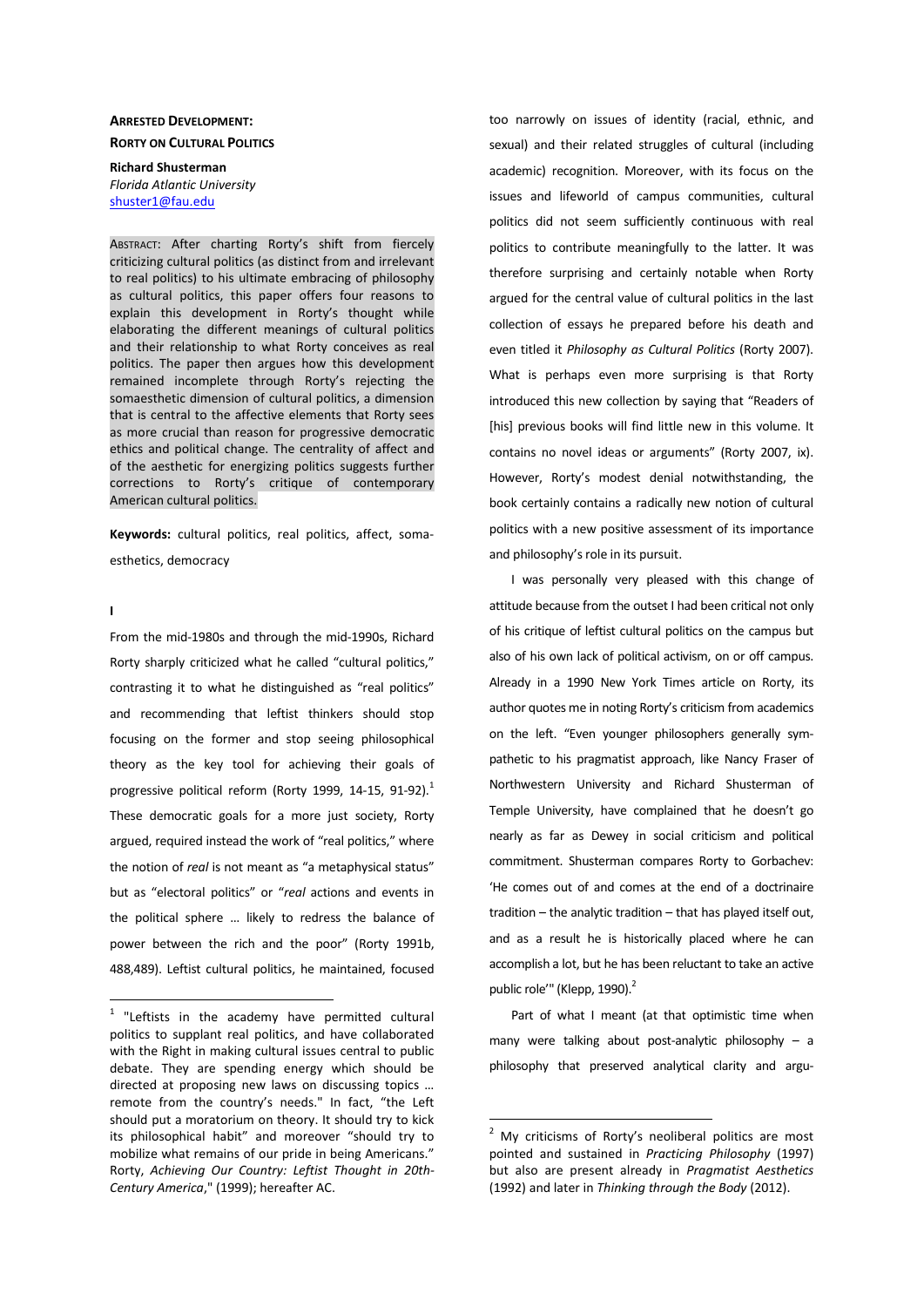mentative style but embraced a much wider palate of nonanalytic authors and topics) was that Rorty enjoyed a position of prestige and power through which he could have established journals, institutes, academic programs to promote the new progressive pragmatism that he initiated and that was already gathering a strong following among young scholars in disciplines throughout the humanities and social sciences.<sup>3</sup> My sense of Rorty's potential power for progressive cultural politics and my disappointment in his refusal to wield it was confirmed in 1991, when Richard Bernstein invited Rorty along with a group of those younger scholars (including Cornell West, James Kloppenberg, Casey Blake, Alan Wolfe, Robert Westbrook, William Sullivan, a few others, and myself) for a long weekend seminar up in the Adirondacks devoted to pragmatism and democracy and structured around Westbrook's recent groundbreaking intellectual biography, John Dewey and American Democracy. Several of us at that meeting were keen on the idea of creating some sort of interdisciplinary collective to develop activist pragmatist programs (such as seminars, conferences, institutes, journals, etc.) to promote democratic praxis, and we looked to Rorty for leadership and encouragement.<sup>4</sup> But we were disappointed not to find it.<sup>5</sup> He remained skeptical, at that meeting, of what philosophy could do for real politics, and critical of its engagement in academic cultural politics, whose import he regarded as grossly exaggerated. Rorty's published writings continued to express such skepticism until we find a comprehensive revaluation of cultural politics in the final essay collection he published in his lifetime.

In this paper, after briefly outlining his change of views, I offer some likely reasons for this evolution, which one could label "the cultural turn" in Rortian politics. Some of these reasons find subtle, indirect expression in his writings, others are not really articulated at all and may have simply worked in the background of Rorty's thinking leading him to develop toward his endorsement of cultural politics. However, I then suggest how this development remained incomplete, unfortunately arrested by Rorty's untimely death, and how it could have been more fruitfully completed by recognizing a role for somatic elements in the realm of cultural politics with a consequent role for somaesthetic philosophy in the project of philosophy as cultural politics.

### II

Rorty's early critiques chided leftist cultural politics for being unrealistically totalizing in its pretensions and essentially negative in its approach. Rather than working on practical, piecemeal improvements to liberal democracy, Rorty claimed that campus cultural politics "calls for the total transformation of our society" (Rorty 1991b, 487) and that it works to achieve this by ideological unmaskings achieved through literary theory's specialist tools for deconstructing texts, its mastery of what Paul de Man calls the "linguistics of literariness" that "is a powerful and indispensable tool in the unmasking of ideological aberrations" (Rorty 1991a, 134). He declares: "I have always maintained that one could approach the problems of ideology and by extension the problems of politics only on the basis of critical-linguistic analysis"(134). Rorty rightly criticizes this demand for an unarticulated total transformation of society through the putative master tool of language, describing this as a fall into the essentialism that deconstruction was meant to undermine – the "hypostatization of language" as an allpowerful essence (136).

Rorty sees de Man (and his deconstructionist influence) as central to the academy's efforts "to reinvigorate leftist social criticism by deploying new philosophico-literary weapons", rejecting "philosophical views which suggest consensual, reformist politics of the sort Dewey favored as

 $\overline{a}$ 

 $3$  For a discussion of such criticisms and a comparison of Rorty's and my account of cultural politics, see Alexander Kremer (2016, 79-86).

<sup>&</sup>lt;sup>4</sup> For a general account of that meeting, see Robert Boynton (1991).

 $5$  I should note that Rorty, who encouraged me to take up pragmatism and come to the States to practice it, remained my philosophical hero. However, like many young idealists, I longed for my hero to be a superhero, devoid of any disappointing limitations. As I matured and got to know him closer and American academic life better, I came to a better understanding of his attitudes. See my discussion of him in Thinking through the Body (2012a), ch. 8.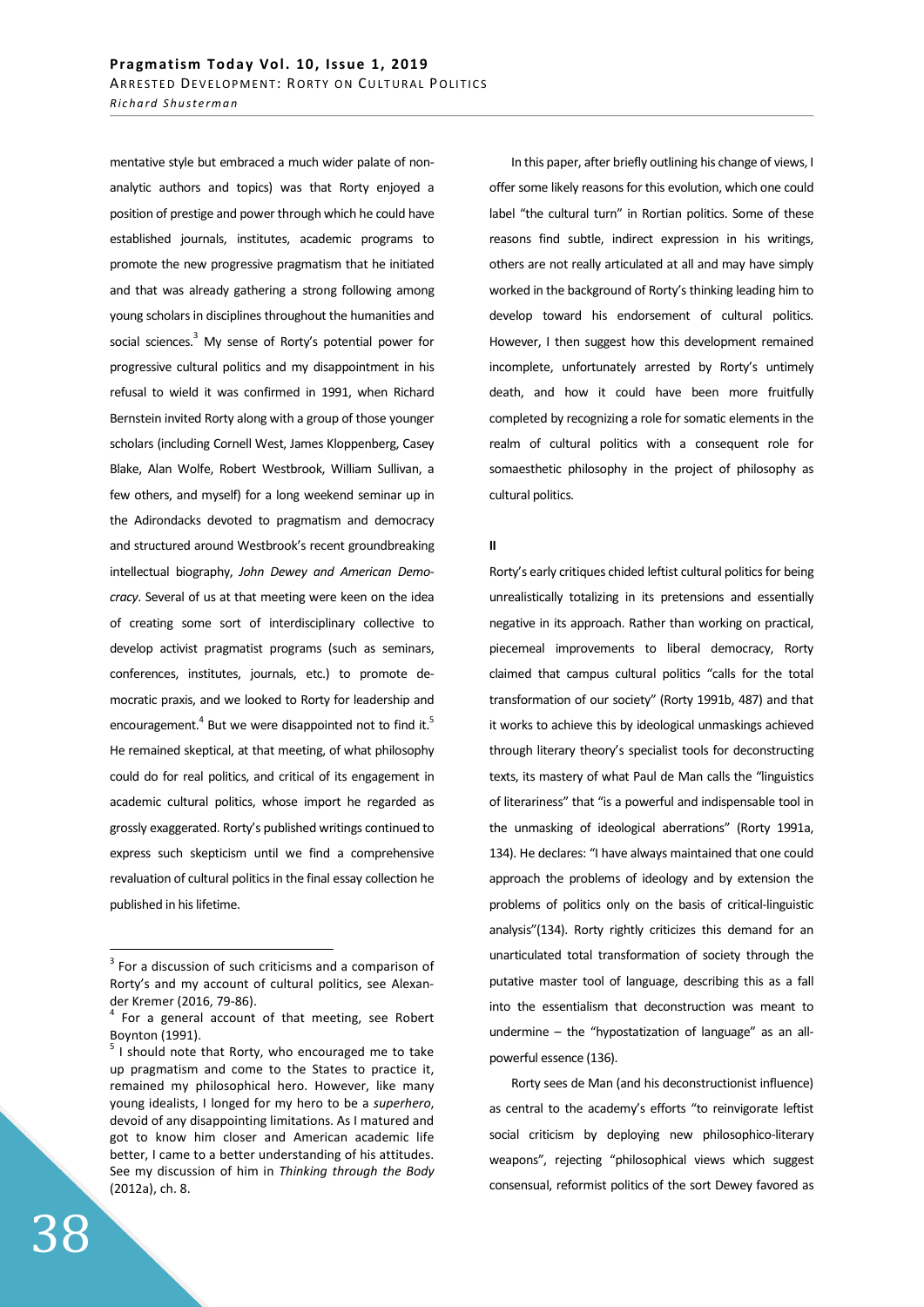'complicit' with the 'discourses of power' which are the invisible regulators of life in the bourgeois democracies" (129, 133). Rorty argues that "Just as the Marxists of the 1930s thought of Dewey as 'the philosopher of American imperialism,' so the contemporary Cultural Left views us pragmatists as at best socially irresponsible and at worst apologists for a repressive ideology"(ibid.). In reactive defense of his own favored pragmatist and piecemeal political meliorism (which I largely share), Rorty attacked such cultural politics as hopelessly essentialist and totalizing, but he also discredited it as the simplistic, self-deceptive product of leftist academics' psychological needs and feelings of guilt. "For professors of literature who want a way of making their specialized skill and knowledge politically relevant, of getting leftist politics into their classrooms and their books, the writings of the later de Man are a godsend" (ibid.). This faith in literary studies not only involves a "simplistic and self-deceptive hypostatization of language or of literature" that functions like "Marxism" or "Science" as a master word believed to be the essential key to solving all political problems (136). It also allows leftist intellectuals a convenient way to satisfy their professional needs and sense of political usefulness: "to bring everything together – one's most private emotional needs and one's public responsibilities, one's secret self-image and one's shame at the leisure and wealth that permit one to devote oneself to the cultivation of that self-image" (ibid.).

Rorty blasts the idea of revolutionizing political realities and transforming society through activist literary and cultural studies on the campus as hopelessly absurd. But he is nonetheless shrewd and honest enough to admit that "saying absurd things is perfectly compatible with being a force for good"; that leftist cultural critics "are still doing a lot more good than most of their critics are doing"; and that even if their campus politics do not currently change political realities, they can eventually change people's attitudes that can in turn eventually change real politics (much as Deweyan cultural politics did in the 1920s and 1930s). "For the curricular emphases which [leftist cultural activists] initiate will, in the course of a generation or so, trickle down into the high schools, and the conventional

wisdom inculcated into young Americans will be changed" (137). These remarks are from a paper in Rorty's essay collection of 1991.

Greater recognition in his later years of the increasing power of this trickle-down effect is, I believe, one reason for Rorty's growing appreciation of cultural politics. In an essay published in 1998 we see this change of tone and an increased respect for leftist campus politics concerned with cultural recognition. Although Rorty still warns against "the dangerous consequences of developing a left that neglects class and money by focusing on [cultural issues of recognition for] the elimination of prejudice and sexism" and while he still insists on the cultural left's overestimation of academic philosophy's "political utility," he is "happy to agree that this sort of philosophical sophistication has been put to good use in the process of building up the academic wings of the new movements" (Rorty 2010b, 471).

### III

A second likely reason for Rorty's warming to cultural politics is his recognizing that this concept has a very rich range of meanings and should not be limited to the campus politics of leftists obsessed with issues of identity and cultural recognition. Rorty does not attempt to distinguish the very different senses of cultural politics. For example, he ignores the meaning of cultural politics that is most prominent in Europe and that Dewey likewise highlighted. This is the politics that a government pursues with respect to culture in the social field over which it exercises political control; for example, when it establishes new museums, new cultural institutions, educational programs, or official policies to support the arts or redirect them in some way. Rather than analyzing the various senses of the concept of cultural politics, Rorty simply redescribes this concept in very different and much broader terms than he did earlier and redescribing it in a way in which philosophy plays a central role. Here cultural politics is not a matter of official government policy, nor is it narrowly focused on issues of identity politics of cultural recognition for socially underprivileged groups. Instead, cultural politics aims more generally to enrich humankind's ongoing conversation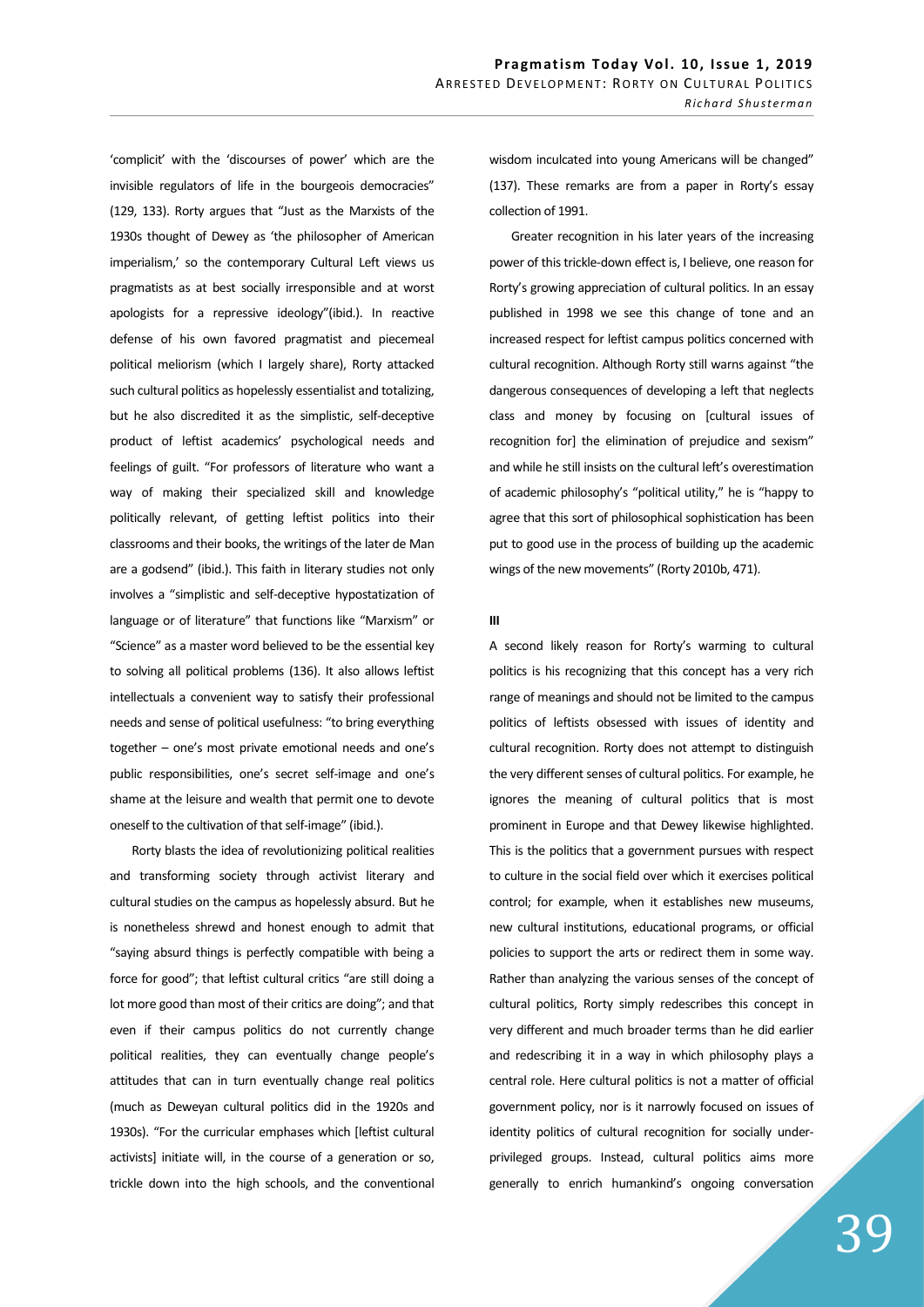about how to improve our lives and practices. It does this by criticizing and reconstructing established ways of living, talking, acting, and thinking, but also by proposing new ways of life; new practices and disciplines for improved experience or performance; new ideas of social life and community; new vocabularies, techniques, and roles for self-realization and ethical practice.

In Philosophy as Cultural Politics, Rorty describes his philosophical notion of cultural politics as emerging from Hegel's and Dewey's historicist views "that philosophy is its time held in thought," rather than an eternal, God's-eye vision of the world, and that the philosopher's job should therefore be "to contribute to humanity's ongoing conversation" about how to improve our time and practices. "The progress of this conversation has engendered new social practices, and changes in the vocabularies deployed in moral and political deliberation. To suggest further novelties is to intervene in cultural politics," Rorty concludes, affirming Dewey's hope "that philosophy professors would see such intervention as their principal assignment," and endorsing "the pragmatist maxim that what makes no difference to practice should make no difference to philosophy." He also cites Dewey's radically visionary claim that "philosophy is not in any sense whatever a form of knowledge," but rather "a social hope reduced to a working program of action, a prophecy of the future"(Rorty 2007, ix). Rorty's citation perfectly captures Dewey's vision, and we can bring other quotes from Dewey to reinforce it. Chiding his philosophical contemporaries in the academy for "lack of imagination in generating leading ideas," Dewey claims philosophy can prove its value only "with the formation of directive hypotheses instead of with a sweeping pretension to knowledge of universal Being" Dewey 1963, 11).

When philosophy is construed as cultural politics rather than the pursuit of absolute, eternal truth, then its history, says Rorty, "is best seen as a series of efforts to modify people's sense of who they are, what matters to them," and this leads to new images or ideals of self and society. "Interventions in cultural politics," Rorty continues, "have sometimes taken the form of proposals for new roles that men and women might play: the ascetic, the prophet, the dispassionate seeker after truth, the good citizen, the aesthete, the revolutionary." But cultural politics, he adds, has also taken different forms, such as "sketches of an ideal community – the perfected Greek polis, the Christian Church, the republic of letters, the cooperative commonwealth" or "suggestions about how to reconcile seemingly incompatible outlooks – to resolve Greek rationalism and Christian faith, or between natural science and the common moral consciousness" (Rorty 2007, ix-x).

What Rorty asserts as common and crucial to these and other forms of philosophical interventions in cultural politics is that they aim to make "a difference to the way human beings live," not just to address specialist "technical debates" in the academic field (x). Philosophy as cultural politics, Rorty further insists, should have an interdisciplinary orientation. By engaging with other fields that deal with our multidimensional lives, philosophy can augment its resources for productively affecting our lives: "The more philosophy interacts with other human activities – not just natural science, but art, literature, religion, and politics as well – the more relevant to cultural politics it becomes, and thus the more useful. The more it strives for autonomy, the less attention it deserves" (ibid.).

Having briefly outlined Rorty's newer, broader conception of cultural politics, I wish both to note a form of cultural politics that Rorty superbly practiced and to suggest that his experience in this form of cultural politics may have been a background influence in the broadening of his thinking on cultural politics and thus a third cause for his growing appreciation of its value. As a firm believer in America's core values of democracy and freedom, with a staunch conviction that America did the right thing in its cold war against Soviet communist totalitarianism and its colonization of Eastern and Central Europe, Rorty practiced cultural politics in spending considerable time disseminating American philosophy in those newly freed cultures from Soviet domination. By spreading the democratic values of pragmatist philosophy and its emancipatory political thrust to intellectuals who were happy to be free from Marxist-Leninist doctrine but feared being absorbed into an

40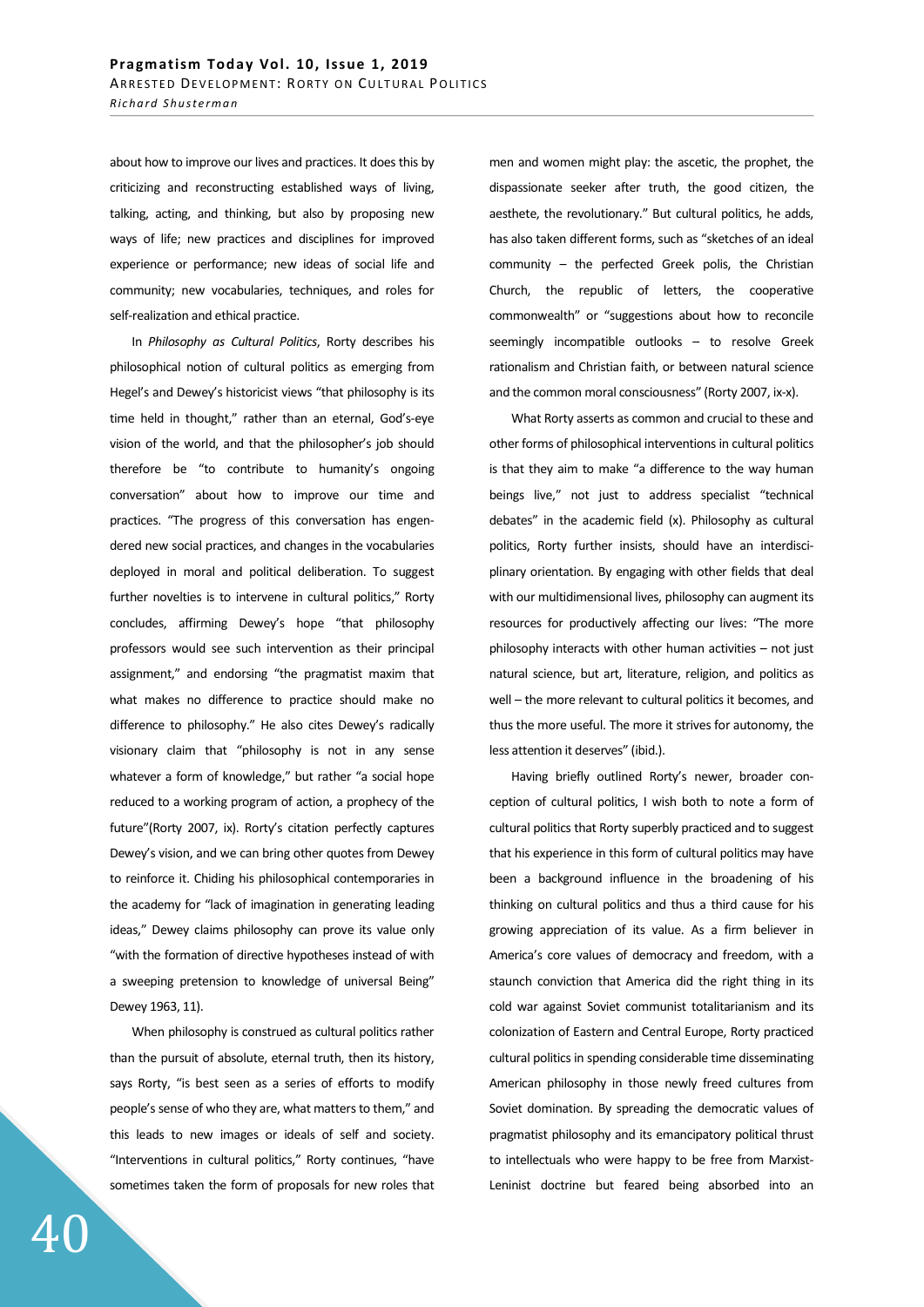uncritical, uncaringly selfish version of American capitalism, Rorty's work helped educate the Central and East European intellectual public for the struggles of establishing and maintaining democracy in their post-Soviet nations. The existence of this journal Pragmatism Today, like the existence of its sponsoring institution, The Central European Pragmatist Forum, is due in large part to Rorty's cultural work in Hungary, Poland, and the nations that emerged from Czechoslovakia. This concerted personal engagement in international cultural politics effectively began after his 1991 essay collection and intensified at the turn of century. In Hungary, for example, after developing a relationship with the University of Pecs, Rorty gave lectures and seminars there in 2000, 2001, 2004 and became an official professor at their Doctoral School of Philosophy. Participants who attended those lectures and seminars testify to the importance of hearing Rorty's pragmatist views on democracy as an alternative to mass-movement, populist democracies, but also the importance of his introduction of pragmatist philosophy in general.<sup>6</sup> I believe this personal engagement in creating a pragmatist intellectual culture in the new political societies of post-Soviet Europe made Rorty appreciate more fully the breadth of cultural politics and philosophy's crucial role in this arena.

## IV

 $\overline{a}$ 

I now turn to a fourth likely reason for Rorty's move toward cultural politics. Rorty has increasingly insisted that our core ethical and political commitments concerning human rights, respect for others, freedom, and democratic process cannot be convincingly justified by pure philosophical reason or derived by appealing to a "putative" essential human rationality. Instead, affect rather than reason provides the real ground of morality, human solidarity, and the politics emerging from our ethical values. What makes us more

moral than other animals, Rorty claims in "Human Rights, Rationality, and Sentimentality," is that, "We can feel for each other to a much greater extent than they can; and we progress in morality (both as individuals and as societies) the more we can feel for more kinds of people" (Rorty 2010a, 358). Noting that cultures who do not share our moral beliefs are perfectly able to perform all sorts of difficult rational tasks, Rorty argues that their immoral treatment of subordinate groups they oppress cannot be the product of irrationality, but is rather because they do not feel that the creatures they oppress are "people like ourselves" (Rorty 2010b, 53).

Moral progress, then, is "a progress of sentiments" (Rorty 2010a, 362). Thus, rather than focusing on the search for universal rational principles to ground our own core ethical and political beliefs and to convince others of their absolute validity, we should "put foundationalism behind us" and instead "concentrate our energies on manipulating sentiments, on sentimental education," so that we can empathize with more kinds of people and imaginatively feel ourselves "in the shoes of the despised and oppressed" (358, 360). "That sort of education sufficiently acquaints people of different kinds with one another so that they are less tempted to think of those different from themselves as only quasi-human. The goal of this manipulation of sentiment is to expand the reference" class of those we treat as humans like ourselves, of "people like us" (358), and moral persuasion is thus more essentially a matter of "rhetorical manipulation" of feeling than "genuine validityseeking argument" (Rorty 2010b, 53).

Rorty celebrates literature as the best means of manipulating sentiments. So if literature has this special affective power, and our core ethical and political commitments are ultimately grounded on affect or feelings, then it follows that the cultural question of which literary works the public reads is of significant political importance. And if cultural politics is concerned with determining the literary canon and ensuring that the public reads authors who teach us how to empathize marginalized or disfavored social groups, then cultural politics must surely be politically significant for progressive politics and should not be

<sup>&</sup>lt;sup>6</sup> I owe these details to Alexander Kremer. (2018,318-326). For testimony of Rorty's influence in making pragmatism popular in Poland and the Czech and Slovak states, see the same article. See also Wojciech Malecki's "Pragmatism in Poland Today: A Report."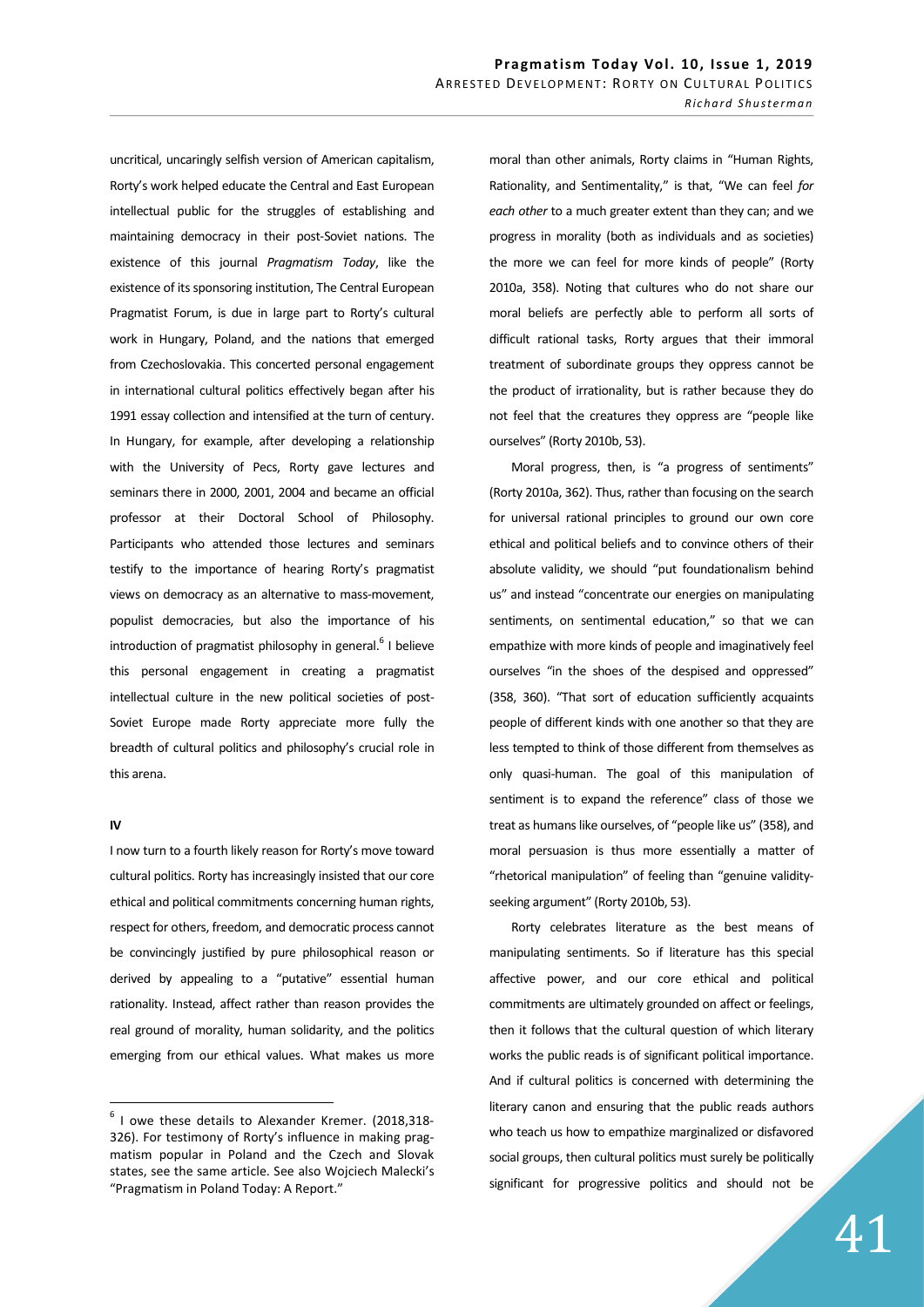denigrated as not continuous with or belonging to real politics.

The argument that culture is extremely important for politics because culture effectively shapes the public's affective experience and values has a long, transnational pedigree. It forms the basis of Confucian political theory and finds expression in Western thought from Plato to John Dewey, just as it motivates the governmental conception of cultural politics that I noted earlier and that generates official ministries or departments of culture. Realizing "that emotions and imagination are more potent in shaping public sentiment and opinion than information and reason," Dewey reminds us of the old saying "that if one could control the songs of a nation one need not care who made its laws" (Dewey 1988, 70). He is also more insightfully comprehensive than Rorty in insisting on a wider range of aesthetic phenomena as effective for manipulating political sentiments. Taking the example of the Nazi state, Dewey argues that because works of art and culture "are the most compelling of the means of communication by which emotions are stirred and opinions formed," in Hitler's Germany "the theater, the movie and music hall, even the picture gallery, eloquence, popular parades, common sports and recreative agencies, have all been brought under regulation as part of the propaganda agencies by which dictatorship is kept in power without being regarded by the masses as oppressive" (Ibid.).

In short, it is a dangerous mistake of our dominant Kantian philosophical tradition to isolate the aesthetic from the political. The understandable reaction to the horrible results of the Nazi's use of aesthetics for realizing their fascist political aims has reinforced this philosophical attempt at this aesthetic/politics compartmentalization, which real politics continuously exposes as a wishful fantasy. My Pragmatist Aesthetics was devoted to combating that blind tradition of compartmentalization, and the book's choice of early hip hop (which was aesthetically and politically engaged) aimed to highlight the message that aesthetic and political values inseparably intertwine or merge through strong affective bonds. Just as aesthetic experience, through its powerful affectivity, shapes (and can transform) our ethical and political perspectives, so I maintain that "the aesthetic power of an artwork or a life can be deeply enhanced by its political engagement, even if such aesthetic-political cocktails can have a dangerously blinding power that necessitates an always vigilant philosophical critique" (Shusterman 1997, 127).

### V

-

In agreeing with this view, Rorty elides my reference to the aesthetics of life, $^7$  signaling by this omission a set of issues on which we deeply disagree and regarding which his sense of cultural politics seems incomplete and his development toward the robust advocacy of philosophy as cultural politics seems arrested. I refer to his rejection of somatic philosophy, in particular my proposal of somaesthetics, as part of the field of cultural politics. Somaesthetics, a project devoted to the critical study and meliorative cultivation of the soma as a site of sensory appreciation and creative selffashioning, aroused Rorty's suspicions for a number of reasons. In response to my proposal, Rorty suggests that we do not "need a 'somatic aesthetics' because … [we do not] need an aesthetic theory, or an aesthetic programme, at all" (Ibid).

His skepticism of somaesthetics is not only due to his distaste (which I share) for essentialist Kantian aesthetics, expressed in his (unfortunately excessive claim) that "'aesthetics' as a field of inquiry… [is] another of Kant's bad ideas" (Ibid). It stems more deeply from Rorty's fierce resistance to the somatic, which in turn derives from his rejection of the notions of experience and of nondiscursive understanding and value. These rejections rely, in turn, on his misguided assumption that if a philosopher asserts the importance of nondiscursive experience, she must be affirming its importance for justifying knowledge claims and thus falling into the epistemological fallacy of the myth of the given. We cannot justify propositions by mere experience, but only by giving reasons that are discursively formulated in language. But philosophy, in my view, is not

 $7$  "I entirely agree with Shusterman that 'the aesthetic power of an artwork … can be deeply enhanced by its political engagement'." See Richard Rorty (2001, 156).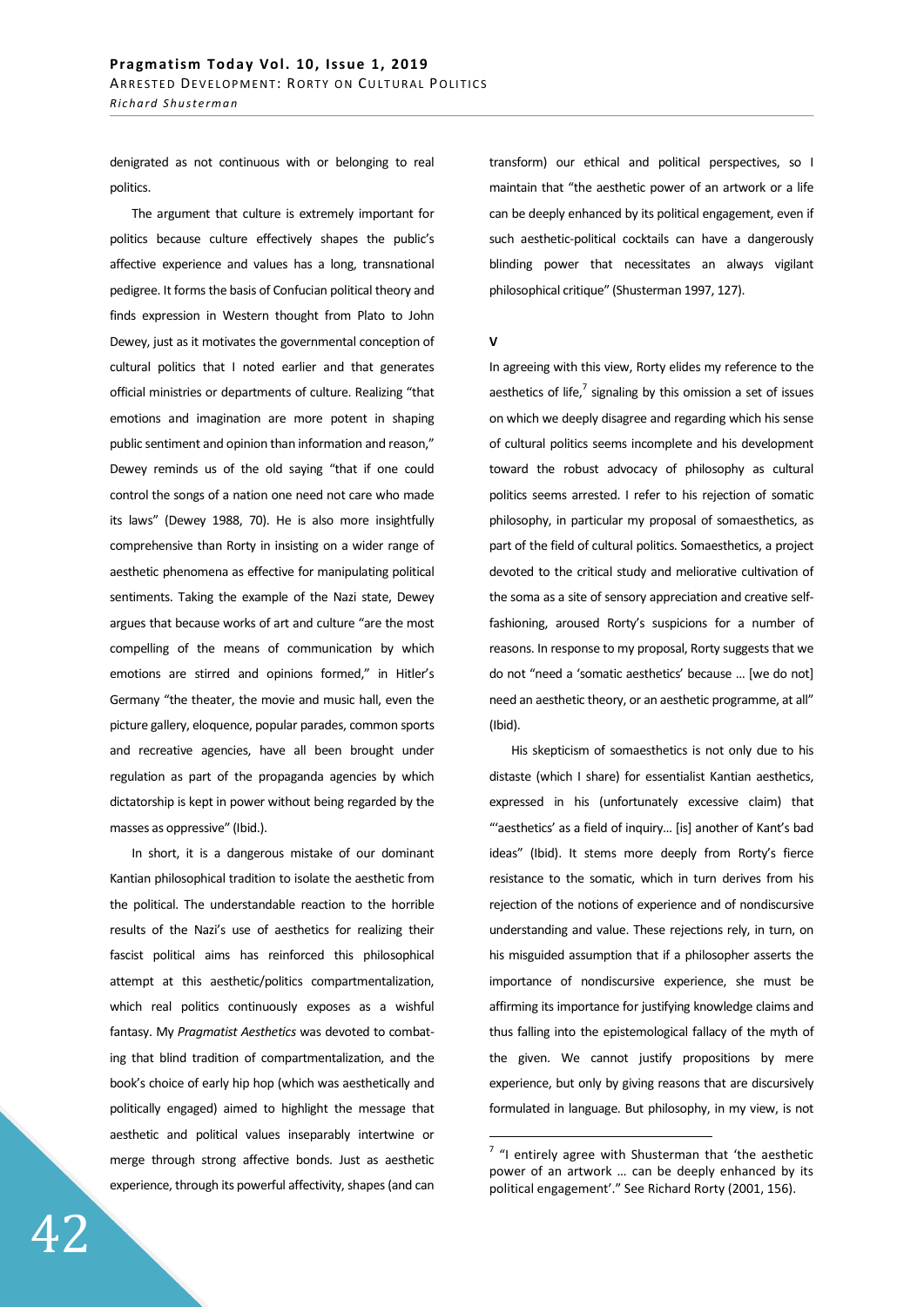limited to claims of knowledge and their justification. Philosophy can also be understood and practiced as a way of life, as indeed many ancient and some modern thinkers have done. Ethical virtue here involves something beyond and other than mere discourse, but Rorty claims that he simply "cannot see that talking about things has either 'limits' or an 'other'" (Ibid). Yet even Rorty has at times argued convincingly for philosophy as an aesthetic life, albeit one confined to enriching or creating one's vocabularies.<sup>8</sup>

However, if we start talking about the aesthetics of a life (including its experienced aesthetic quality), indeed, if we even start talking about feelings as the ground of ethics, we cannot avoid talking about the soma. As James and Dewey, and a legion of contemporary philosophers, psychologists, and neuroscientists recognize, there is no affect without the body. "A purely disembodied human emotion is a nonentity," in James emphatic words (James 1884, 194). $9$ While Rorty celebrates literature as the best means of "manipulating sentiments," he should at least admit that feelings can be effectively manipulated through somatic means. We can bring strangers (and even enemies) to feel more comfortable with each other by having them share the pleasures of eating and drinking together. Athletes, soldiers, and lovers acquire feelings of intimate solidarity by sharing powerful somatic feelings of training, combat, or lovemaking. Rituals derive much of their binding affective power because their essential somaesthetic expression, as do protest marches and sit-in demonstrations. Just as William James famously argues, we can transform our own moods and feelings by taking on the postures and bodily behaviors of those feelings and moods we wish to feel, so I

 $\overline{a}$ 

have argued that we can do better in empathetically imagining what it feels like to be oppressed, when our somatic sensibility and awareness has been cultivated to be more keenly perceptive and subtle so that we can read this oppression in the bodily gestures of the oppressed, just as we can better read our own somatic gestures and feelings. $^{10}$ There exists a deep connection between somaesthetics and the cultivation of sentiment that Rorty seeks as a means to moral progress, although he totally neglects it. His development toward a more robust cultural politics and feeling-based ethics and aesthetics seems arrested by his fear of the soma as a nondiscursively (but also discursively) experienced other that could lead to the myth of the given.

Having defended somaesthetics against such charges elsewhere, I will not repeat my arguments here. $^{11}$  Instead, let me conclude by suggesting how strong affect (often effectively aroused by somatic experience) could provide a key to resolving one of the problems of American leftist politics that Rorty sees as central. In Achieving Our Country, he bewails that the current intellectual left is not engaged in real politics but merely theorizes the political problems in abstract ways rather than proposing and working for concrete solutions, all the while pretending that these theoretical efforts are politically significant. Rorty builds his criticism on a contrast between activist agents and theoretical spectators. "The difference between early twentieth-century leftist intellectuals and the majority of their contemporary counterparts is the difference between agents and spectators" (Rorty 1999, 9). The cultural Left's "futile attempts to philosophize [its] way into political relevance are a symptom of what happens when a Left retreats from activism and adopts a spectatorial approach to the problems of its country. Disengagement from practice produces theoretical hallucinations" like the "ubiquity of Foucauldian power" or "the hypostatization of language or literature" as the key to pursuing political reform (94, 95; Rorty 1991a, 136).

-

<sup>&</sup>lt;sup>8</sup> See for example, Richard Rorty, "Freud and Moral Reflection" (1989, 143-163); and Contingency, Irony, and Solidarity (1989). For a critical analysis of his account of the aesthetic life, see my Pragmatist Aesthetics (1992), ch.9.

<sup>&</sup>lt;sup>9</sup> James writes: "A purely disembodied human emotion is a nonentity. I do not say that it is a contradiction in the nature of things, or that pure spirits are necessarily condemned to cold intellectual lives; but I say that for us, emotion dissociated from all bodily feeling is inconceivable."

<sup>10</sup> William James, (1983), ch. 4; Richard Shusterman, (2008), ch. 4-6.

See my "Practicing Philosophy" (1997), ch. 6; and (2012a), ch. 8.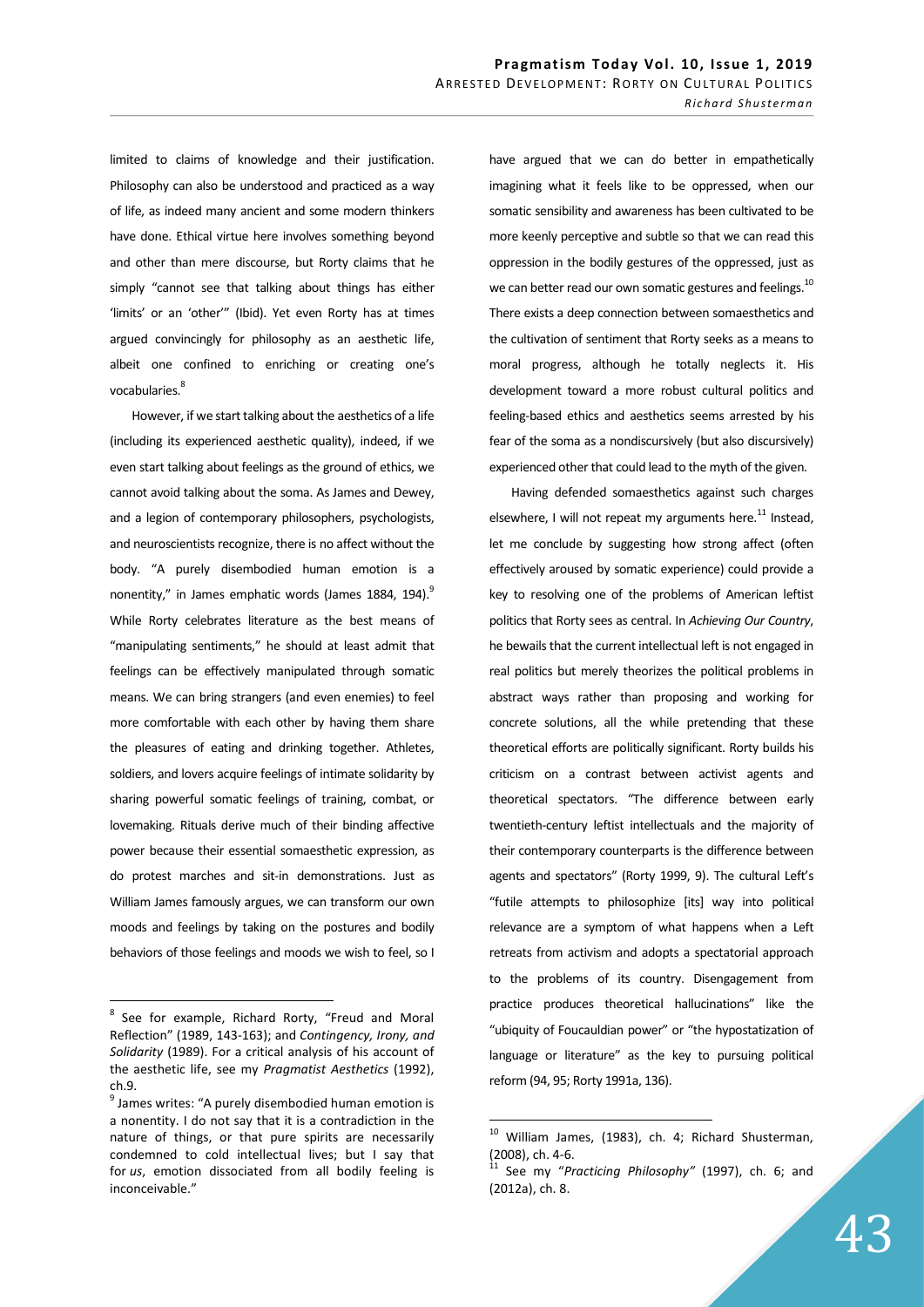One should therefore ask what is capable of turning a spectator into an agent? What is the most effective spur to political activism? The answer, I believe, is powerful feeling, such as rage, fear, pity, or love (of country, cultural group, God, or cherished political ideals). Affect, I have elsewhere argued more generally, is the true motor of all action (Shusterman 2012b, 433-454) . Reason will not do the job. Thinking in itself does not produce doing. Reflection, deliberation, and reasoning indeed inhibit action, as Dewey (following James) insists: "all thinking exercises by its very nature an inhibitory effect. It delays the operation of desire, and tends to call up new considerations which alter the nature of the action to which one felt originally impelled" (Dewey 1985, 189). Passion is likewise the motor for the action of sustained philosophical thinking that can energize a practical course of action. It is not surprising, then, that James characterized pragmatist philosophy in terms of "the strenuous mood."

There are effective somaesthetic means to arouse such potent, activating emotions and channeling them into political directions. The Nazis, unfortunately, were diabolic masters of such techniques, but we can find them also in progressive protest marches, hunger strikes, political rallies, politically motivated rock concerts like Live Aid, and even in the rhetorical gestures of body language and tone of passionate political oration. Affect, like knowledge, can serve both good and evil causes. James himself avows the wilder, disruptive aspect of the strenuous mood, particularly "its peculiarly destructive power over inhibitions" (Dewey 1985, 189).

In advocating somaesthetics, one is not disavowing language because speech itself is a bodily act. Moreover, language can be very helpful in cultivating a critical reflective consciousness of somatic experience, and it is absolutely essential in analyzing and evaluating somatic norms and techniques. However, language alone is often not enough for affecting the profound change of sentiments that leads to ethical and political transformations. As I argue in chapter four of Body Consciousness, linguistic arguments against racial and ethnic prejudice are rationally convincing for many individuals without in any way changing their actual discriminatory behavior and their deep-seated prejudicial attitudes that often stem from discomforting somatic feelings aroused by those racial or ethnic others. If we completely "linguistify subjectivity" (Rorty 1999, 96) and ignore the nonlinguistic dimensions of experience as Rorty recommends, we seriously limit our potential for ethical transformation of feelings that can promote progressive politics for greater social justice and personal emancipation.

The ethical and political value of ardent affect leads me to another issue that troubles me in Rorty's excellent analysis of the malaise of American politics. I conclude this article with a brief discussion of it. In "Movements and Campaigns" (1999, first appendix), Rorty distinguishes between "campaigns," which are defined as practical and finite in their suggesting piecemeal improvements, on the one hand, and what he calls "movements" that are "exemplified by Christianity and by Marxism" that "are too big and too amorphous to do anything that simple," on the other. He rejects movements because they suffer from "the passion of the infinite" (114). My worry here is threefold. First, I think "the civic religion of which Whitman and Dewey were prophets" and that Rorty celebrates as "substituting social justice for individual freedom as our country's spiritual goal" clearly exemplifies "the passion of the infinite" of a movement rather than a limited campaign. Indeed many see Dewey's civic religion of democracy as secularized Christianity. Second, I believe that precisely "the passion of the infinite" is sometimes necessary to stimulate the ardent affect needed to turn spectators into agents. Third, we should not take Rorty's meaningful distinction between campaigns and movements as the sort of dichotomous alternative his argument suggests. We can embrace them both, not only through the pragmatist strategy of the inclusive disjunction stance, $12$  because they are not essentially contradictory and can be combined, but also because they can be (and have been) usefully

-

 $12$  For an explanation of this pluralist stance, see Richard Shusterman, "Introduction to the Second Edition," Pragmatist Aesthetics: Living Beauty, Rethinking Art, 2<sup>nd</sup> edition (New York: Rowman and Littlefield, 2000), x-xii, and Surface and Depth: Dialectics of Criticism and Culture (Ithaca: Cornell University Press, 2002), 272.